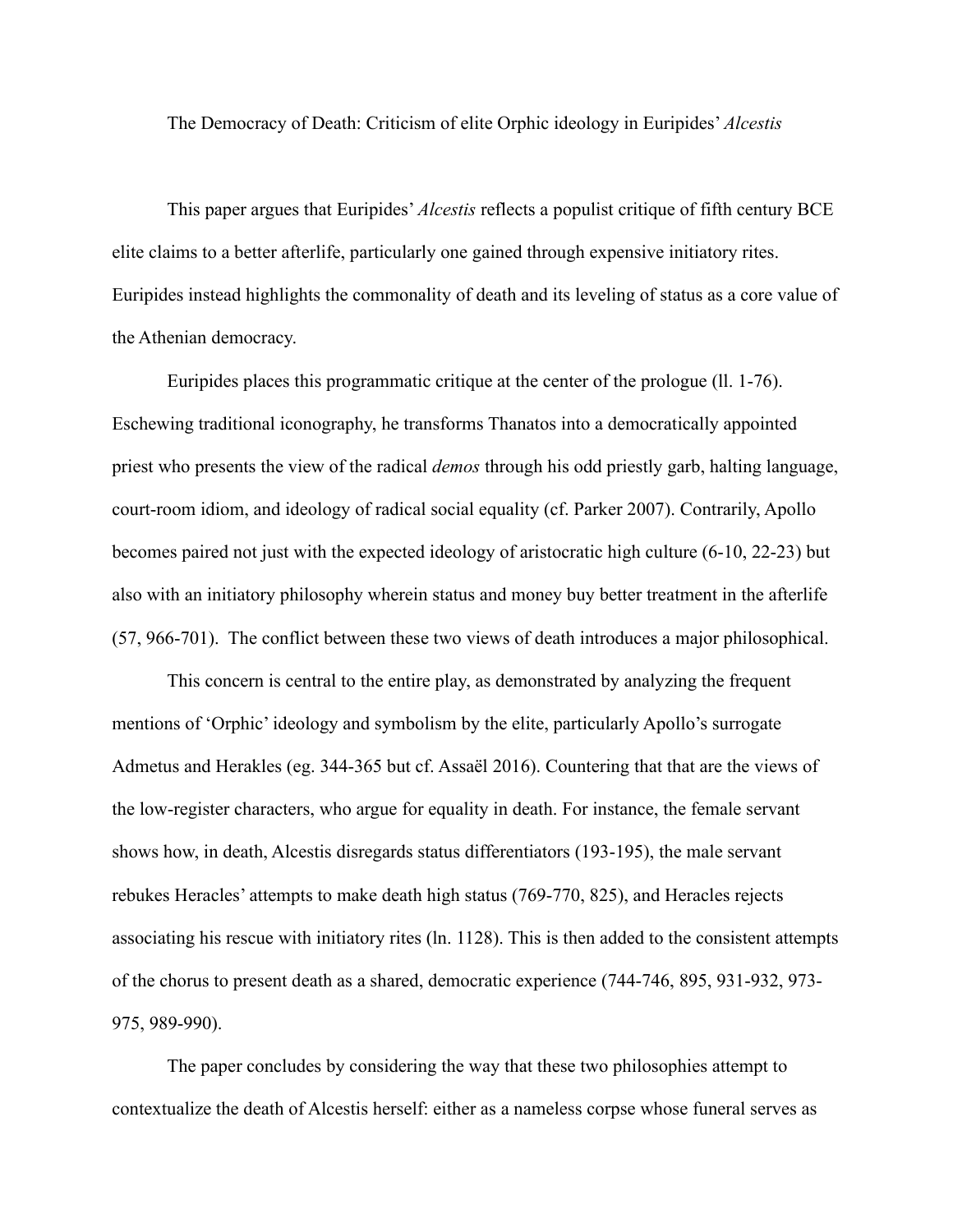display of elite status or as a hero who sacrifices herself and is honored with communal worship – a form of afterlife compatible with democratic ideals (926-1006, cf. Slater 2000).

This work builds on those on those scholars who explore *Alcestis* through the lens of Orphic cults (Markanatos 2013, de Jáuregui 2016). It also offers a rebuttal to some recent scholars who see a sympathetic depiction of Orphic symbolism as the key to the play (Assaël 2016) and argues for a more careful distinction to be made between egalitarian Eleusian ideology and the Orphic visions of the afterlife (eg. Markanatos 2013).

Importantly, this paper provides a corrective to the idea that initiatory cults were associated with the lower classes and suggests that their acceptance was pervasive among the elites (Burkert 1977). This paper also ultimately suggests this "criticism from below" and focus on the democratic view of low-register characters may help both to explain the play's anomalous fourth position and the ambiguity of the ending "resurrection" of Alcestis (cf. Stieber 1998).

## Bibliography

Assaël, J. (2016). The Degree of Orphic Initiation in Euripides' Alcestis. *Trends in Classics*, 8(2), pp. 144-182.

Burkert, W. 1977, "Orphism and Bacchic Mysteries: New Evidence and Old Problems of Interpretation", in W. Wuellner (ed.), Protocol of the 28th Colloquy of the Center for Hermeneutical Studies in Hellenistic and Modern Culture, Berkeley.

de Jáuregui, M. (2016). The Meanings of σώιζειν in *Alcestis'* Final Scene. *Trends in Classics*, 8(2), pp. 205-225.